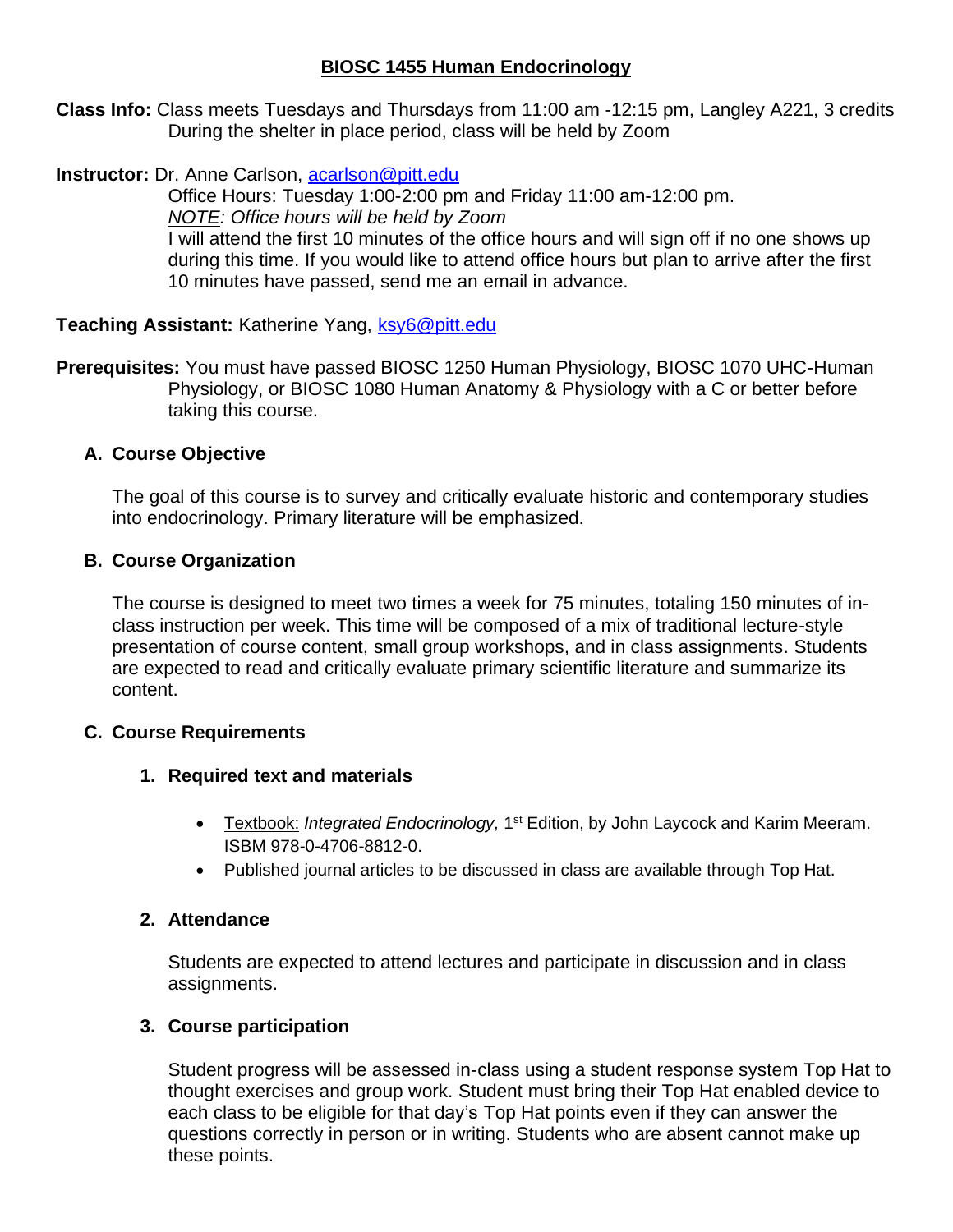## **4. Graded work: mini manuscript reviews**

Students will be expected to submit 5 mini manuscript reviews during the semester.

## **5. Graded work: in class Case Studies**

Throughout the semester, various class times will be devoted to in class assignments and small group workshops. Work will be turned in at the end of each of these class times and grades from these assignments will count toward the final grade.

## **6. Graded work: Techniques assignment**

Each student will be required to submit a 1-page summary of a technique used by endocrinologists, due Tuesday January 18<sup>th</sup> at the beginning of class time. Further instructions for this assignment will be posted on Top Hat.

## **7. Graded work: Graphical abstracts**

Each student will create a graphical abstract for three manuscripts read by the class. Once we return to in-person learning, students should bring graphical abstracts to class and participate in peer review by evaluating abstracts produced by others in the class and sharing their own work. Students will be allowed to respond to critical feedback from their classmates and will turn in their original and revised version at the following class. A full description of the assignment is available on Top Hat.

## **8. Graded work: pop quizzes**

Pop quizzes may be offered throughout the semester.

## **9. Graded work: exams**

The course exam schedule will consist of three mid-term exams (February 8<sup>th</sup>, March  $17<sup>th</sup>$ , and April  $14<sup>th</sup>$ ) and a final exam. The lowest score will be dropped from the final grade. The final exam will be cumulative.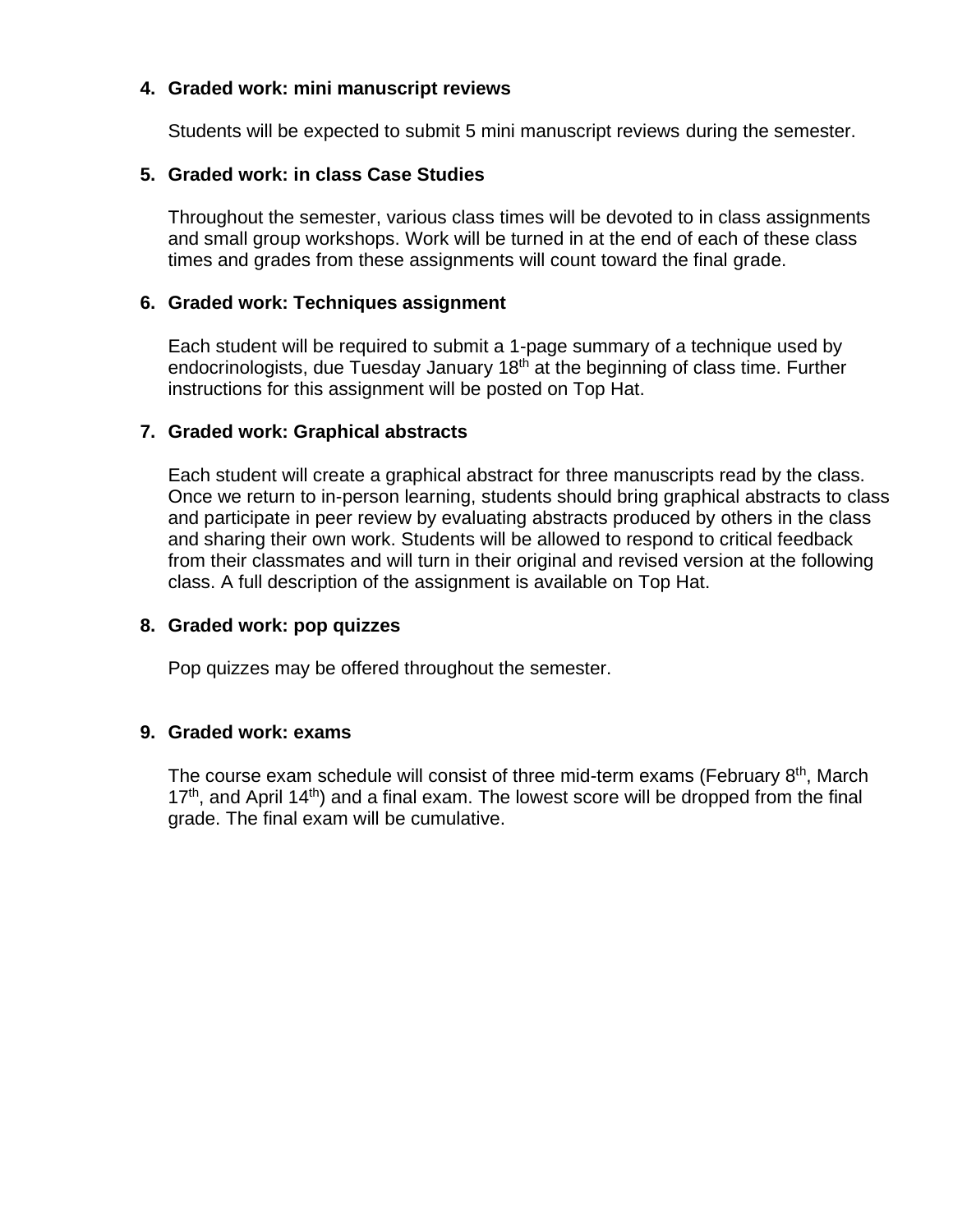# **D. Grading Policy:**

## **1. Relative weight of each requirement**

| <b>Component</b>                              | <b>Total Possible</b> |
|-----------------------------------------------|-----------------------|
| Top three exam scores                         | 600 points            |
| Three midterms (200 points each)              |                       |
| Cumulative final exam (200 points)            |                       |
| <b>Participation</b>                          | 100 points            |
| Top Hat Feedback (50 points)                  |                       |
| Contribution to class discussions (50 points) |                       |
| Out of class assessments                      | 180 points            |
| 5 Mini Manuscript Reviews (75 points)         |                       |
| Techniques Assignment (30 points)             |                       |
| 3 Graphical Abstracts (75 points)             |                       |
| In class assessments                          | 120 points            |
| 4 Case Studies                                |                       |
| Pop quizzes                                   |                       |
| <b>Total</b>                                  | 1000 points           |

## **2. Policy on late work and make-ups**

There will be no make-up quizzes in this course. If you miss more than one quiz you should discuss the options available to you with your advisor or the SAS Dean's Office. Please note that you are expected to show up to each exam on time. Late arrivals will be given the exam during the time that remains for the designated examination period.

If you have a university-approved excuse for missing an in-class assignment, please speak with me in advance. If you are sick and will miss a class, please send me an email *prior* to the start time (11:00 am) of class to let me know. Students should avoid submitting assignments late, I will accept late assignments for grading as follows: 1) Maximum value for the assignment with be reduced by 50% (for example, if you score 8 on an assignment that is worth a total of 10 points, if this assignment were to be turned in late, you would receive 4 out of 10 points). 2) Any late assignments will be graded *at the end of the semester*.

## **3. Extra credit opportunities**

For 10 extra credit points to be added to each midterm, students can turn in practice exam questions. To receive these extra credit points, please submit:

- A) At least one question covering each lecture topic.
- B) A set of questions must include at least one multiple choice question (with five possible answers and only one correct option), one fill-in-the-blank, and one short answer question.
- C) Questions should be submitted as with correct answers indicated on document by highlighted text.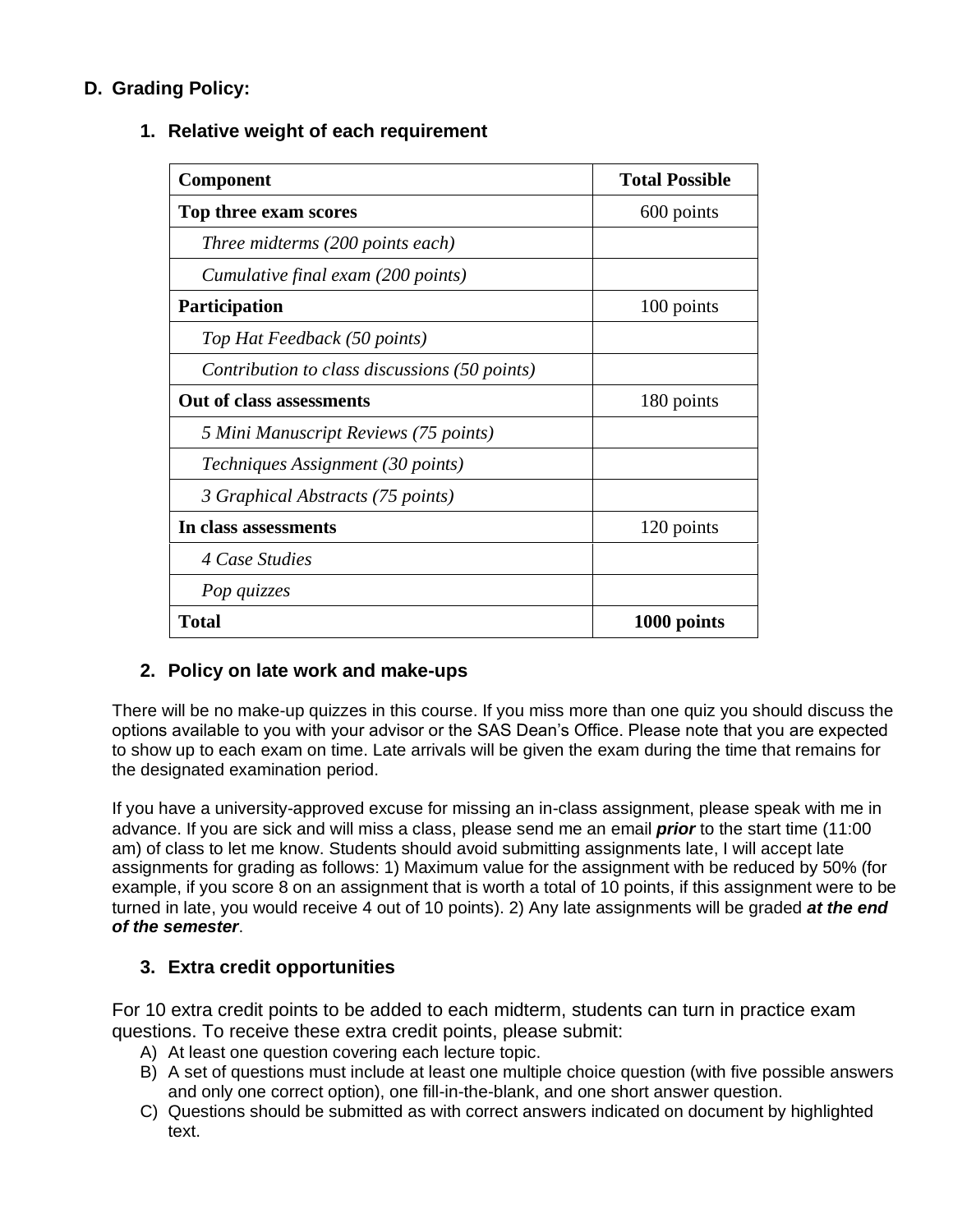D) Students must submit questions by Google Form to me by noon on the following days: February  $2^{\text{nd}}$ , March 4<sup>th</sup>, and April 8<sup>th</sup>.

Practice exam questions will be assembled disseminated to all participating students prior to exams and will be used during the exam review potion of the class. To receive full credit, the practice exam questions must be the result of individual work of the students.

#### **E. Classroom Etiquette**

Lecture time is dedicated to learning and discussing the scientific principles of endocrinology; all external conversations and commitments should be set aside during class time. Students found using their laptops for applications unrelated to the course will be politely asked to leave. All mobile phones should be turned off or set to silent mode prior to the start of lecture. The use of cell phones during class is prohibited, including texting, except when used for Top Hat. Students who arrive late or leave early should do so as quietly as possible. Please plan to arrive on time and stay the entire class period. Students who arrive more than 5 minutes late may lose their Top Hat points for the day.

#### **F. Mask Requirement**

During this pandemic, it is extremely important that you abide by the [public health regulations,](https://www.alleghenycounty.us/Health-Department/Resources/COVID-19/COVID-19.aspx) the University of Pittsburgh's [health standards and guidelines,](https://www.policy.pitt.edu/university-policies-and-procedures/covid-19-standards-and-guidelines) and [Pitt's Health Rules.](https://www.coronavirus.pitt.edu/healthy-community/pitts-health-rules) These rules have been developed to protect the health and safety of all of us. Universal [face covering](https://www.coronavirus.pitt.edu/frequently-asked-questions-about-face-coverings) is required in all classrooms and in every building on campus, without exceptions, regardless of vaccination status. This means you must wear a face covering that properly covers your nose and mouth when you are in the classroom. If you do not comply, you will be asked to leave class. It is your responsibility have the required face covering when entering a university building or classroom. For the most up-to-date information and guidance, please visit [coronavirus.pitt.edu](http://coronavirus.pitt.edu/) and check your Pitt email for updates before each class.

If you are required to isolate or quarantine, become sick, or are unable to come to class, contact me as soon as possible to discuss arrangements.

#### **G. Remote Attendance**

This course is designed to function fully in person beginning January 27. Requests for remote attendance will not be reviewed by myself or the department. If you believe you have a qualifying disability that prevents you from attending in-person instruction this semester, please contact Disability Resources and Services. If you are quarantined due to COVID-19, you may temporarily participate remotely by providing documentation. Under either of these circumstances, you may elect to preserve your privacy by not using video and by identifying yourself in Zoom using your initials or an alias that you have shared with me.

#### **H. Disability Resources**

If you have a disability for which you are or may be requesting an accommodation, you are encouraged to contact both your instructor and the Office of Disability Resources and Services, 140 William Pitt Union, 412-648-7890/412-624-3346 (Fax), as early as possible in the term. Disability Resources and Services will verify your disability and determine reasonable accommodations for this course. For more information, visit [www.studentaffairs.pitt.edu/drsabout.](http://www.studentaffairs.pitt.edu/drsabout)

#### **I. Academic Integrity Policy**

Cheating/plagiarism will not be tolerated. Students suspected of violating the University of Pittsburgh Policy on Academic Integrity, from the February 1974 Senate Committee on Tenure